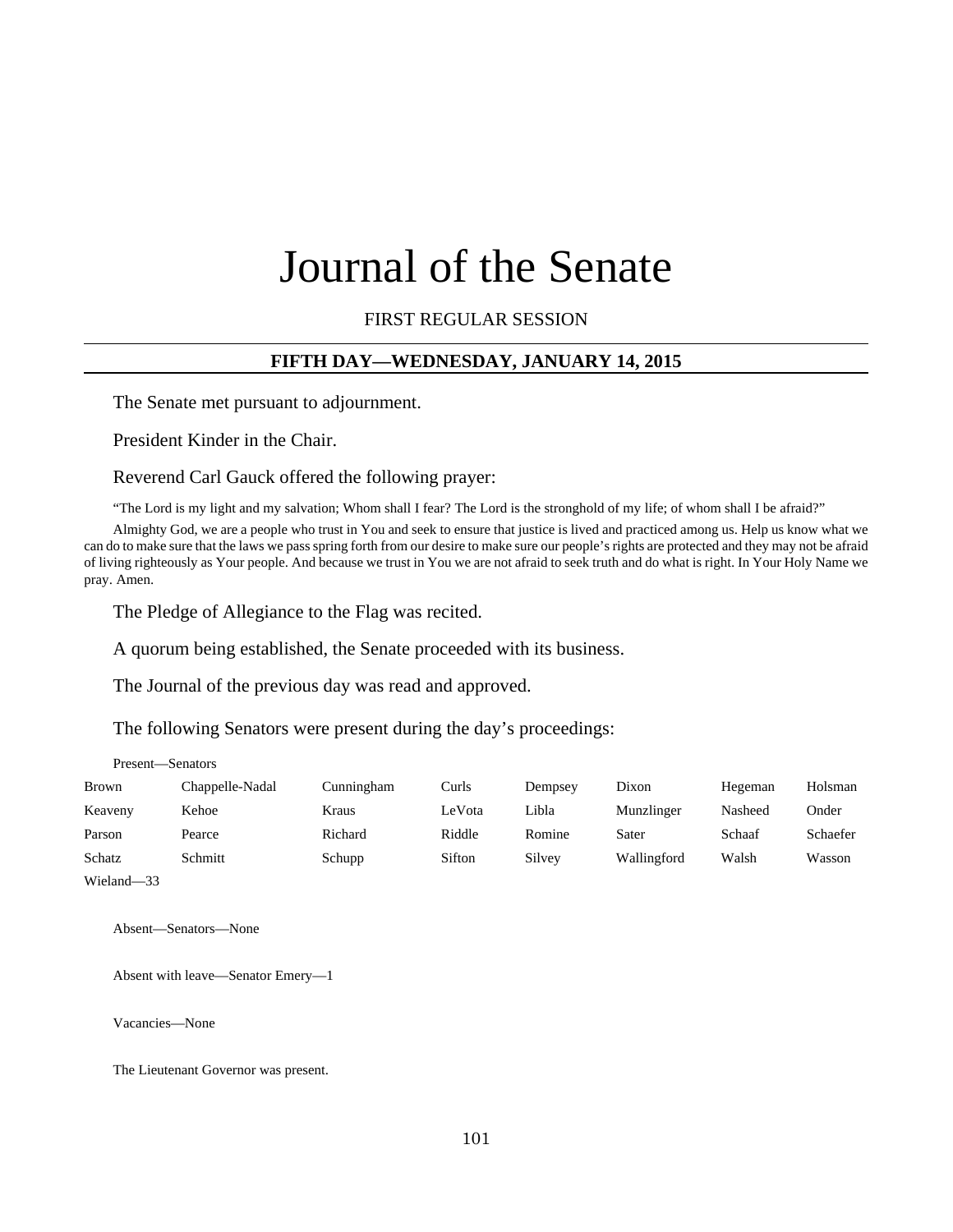#### **RESOLUTIONS**

Senator Wallingford offered Senate Resolution No. 70, regarding Loyd Ivey, Bollinger County, which was adopted.

Senator Sifton offered Senate Resolution No. 71, regarding Alex Lucarz, Saint Louis, which was adopted.

Senator Sifton offered Senate Resolution No. 72, regarding Matthew Gerard Sluss, Saint Louis, which was adopted.

Senator Sifton offered Senate Resolution No. 73, regarding Tyler A. Lucarz, Saint Louis, which was adopted.

Senator Libla offered Senate Resolution No. 74, regarding Tammy Kassinger, Wappapello, which was adopted.

Senator Richard offered Senate Resolution No. 75, regarding Frontier Leasing, Joplin, which was adopted.

Senator Richard offered Senate Resolution No. 76, regarding D&D Sexton, Carthage, which was adopted.

Senator Richard offered Senate Resolution No. 77, regarding Harry Rogers, which was adopted.

Senator Munzlinger offered Senate Resolution No. 78, regarding Kirksville Area Chamber of Commerce, which was adopted.

Senator Sifton offered Senate Resolution No. 79, regarding Ian Joseph Hilmes, Saint Louis, which was adopted.

#### **CONCURRENT RESOLUTIONS**

Senator Brown offered the following concurrent resolution:

#### SENATE CONCURRENT RESOLUTION NO. 7

Whereas, in April 2014, the Department of Defense announced that the Pentagon will seek further mission realignments, personnel reductions and procurement decreases as part of the federal budget cutting process; and

Whereas, United States Secretary of Defense Chuck Hagel states that, in an effort to cut over \$1 trillion over the next decade, the number of soldiers in the United States Army will drop over the next five years from 562,000 to 420,000, and the number of Marines in the United States Marine Corps will drop over the next five years from 202,000 to 175,000; and

Whereas, the Air Force may cut up to 25,000 total force airmen, or about four percent of its people, and up to 550 aircraft or about nine percent of its inventory; and

Whereas, the Pentagon planners intend to reduce procurement of weapons systems by \$66.2 billion from fiscal year 2016 to fiscal year 2019; and

Whereas, Missouri is currently home to a number of major military bases and agencies, including Whiteman Air Force Base near Knob Noster and its 509<sup>th</sup> Bomb Wing, the only Air Force Unit that operates the B-2 Spirit Stealth Bomber; the United States Army Maneuver Support Center at Fort Leonard Wood and its Chemical, Biological, Nuclear and Radiological School (CBRN), Military Police, and Engineer Schools; the National Geospatial-Intelligence Agency (NGA) in Arnold; the Missouri National Guard's Ike Skelton Training Center (ISTS) in Jefferson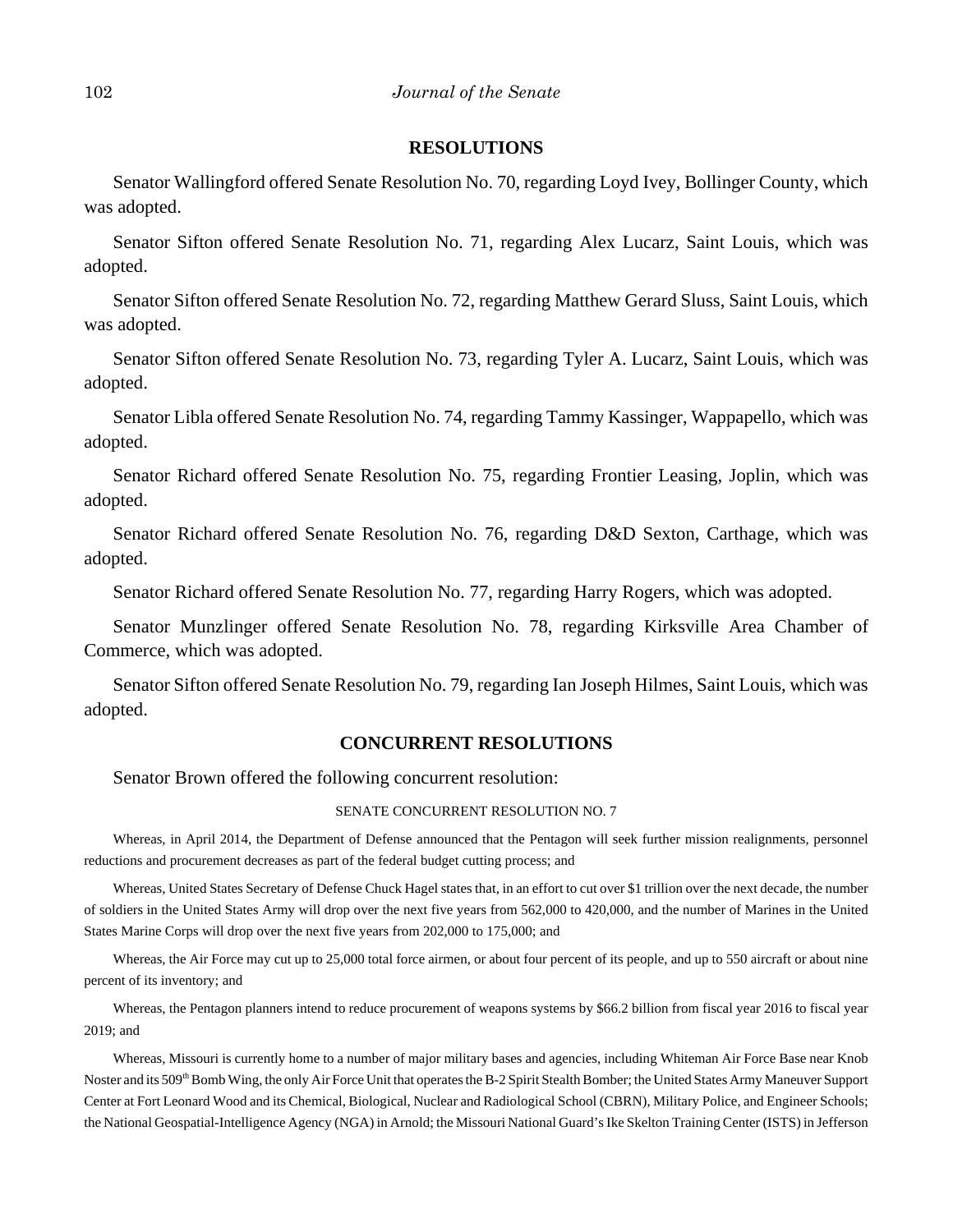City; the Theater Aviation Sustainment Maintenance Group (TASMG) in Springfield; and the 139<sup>th</sup> Airlift Wing in St. Joseph, among numerous other facilities and locations; and

Whereas, the Department of Defense's spending and related activities triggered nearly \$11.6 billion in household earnings for workers in Missouri, including an estimated \$6.2 billion in direct compensation to active military personnel, civilian personnel, trainees, inactive duty, retired personnel living in the state, workers directly hired by contracted firms, and workers directly hired in tourism or education-related industries, and \$11.6 billion in added household earnings from the multiplier effects; and

Whereas, in total, the Department of Defense's spending and related activities supported 275,000 jobs for state residents, including an estimated 123,000 direct jobs in the state of Missouri and 152,000 jobs added through the multiplier effects. The direct jobs include active military personnel, civilian personnel, trainees, inactive duty, and workers directly hired by contracted firms, and workers directly hired in tourism or education related industries. This does not include retired personnel; and

Whereas, the estimated total output (economic activity) triggered by the Department of Defense's spending and related activities (\$15) billion) and the added multiplier effects (\$24.8 billion) was \$39.8 billion for Missouri; and

Whereas, Missouri's defense industry plays a vital role in the state's economy, employing 160,000 Missourians working to support, either directly or indirectly, over \$12 billion in Department of Defense procurement contracts awarded to Missouri companies, ranking fifth among the states in total dollars; and

Whereas, Missouri's defense procurement contracts are heavily oriented toward research and operational systems and manufacturing companies, particularly aerospace manufacturing at the Boeing Company, Missouri's third largest employer, and its supply chain; and

Whereas, Missouri is home to several outstanding universities, including the University of Missouri, Washington University, and St. Louis University, that conduct cutting edge defense research for the government, providing the innovation needed to keep our military the finest in the world and creating the academic environment necessary to produce critical talent for government and industry workforce; and

Whereas, the nation's primary concern must always be national defense and the security of the United States, including Missouri; and

Whereas, Missouri is heavily committed to providing for our national defense and security as an accommodating partner and a proud home to major military installations and agencies, 63,700 military and federal civilian personnel, and 162,000 citizens who work at companies that manufacture defense systems, provide valuable services, and perform critical research; and

Whereas, Missouri has a vital economic interest in maintaining its military installations and agencies, and in presenting to national leaders evidence of Missouri's capacity to provide additional, cost effective, and flexible support to defense missions during the federal government's efforts to re-establish its basing, costing, and capabilities:

Now Therefore Be It Resolved that the members of the Missouri Senate, Ninety-eighth General Assembly, First Regular Session, the House of Representatives concurring therein, hereby strongly urge the United States Department of Defense and Missouri's Congressional delegation to protect, promote, and leverage Missouri's military bases and agencies, keep the number of military personnel in the state intact, and preserve defense industry procurement so that Missouri may continue to support the defense and protection of the state and the United States and keep its economy in sound condition; and

Be It Further Resolved that the Secretary of the Missouri Senate be instructed to prepare properly inscribed copies of this resolution for United States Secretary of Defense Chuck Hagel and each member of Missouri's Congressional delegation.

#### **INTRODUCTION OF BILLS**

#### **SB 238**–By LeVota.

An Act to amend chapters 104 and 476, RSMo, by adding thereto two new sections relating to retirement benefits.

#### **SB 239**–By Brown.

An Act to repeal sections 1.010 and 538.210, RSMo, and to enact in lieu thereof two new sections relating to a statutory cause of action against healthcare providers.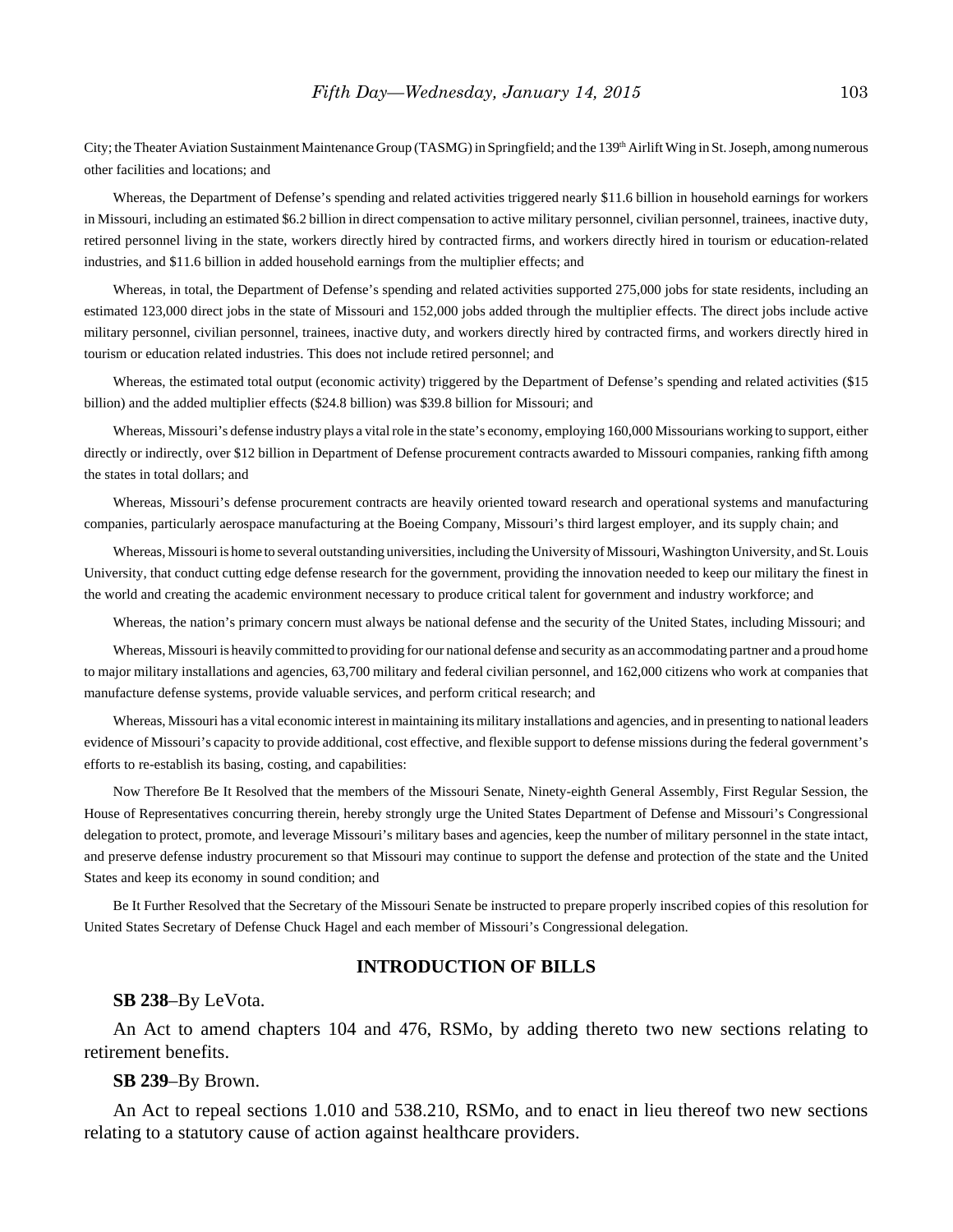**SB 240**–By Keaveny and Schaaf.

An Act to amend chapter 29, RSMo, by adding thereto one new section relating to requiring the state auditor to report on the costs of administering the death penalty.

# **SB 241**–By Keaveny.

An Act to repeal section 160.261 as enacted by house bill no. 1371, ninety-seventh general assembly, second regular session and section 160.261 as enacted by house bill no. 215 merged with house bill no. 505, ninety-seventh general assembly, first regular session, RSMo, and to enact in lieu thereof one new section relating to the use of corporal punishment in schools, with an existing penalty provision.

# **SB 242**–By Dixon.

An Act to amend chapter 67, RSMo, by adding thereto one new section relating to a sales tax for early childhood education programs.

# **SB 243**–By Schmitt.

An Act to amend chapter 208, RSMo, by adding thereto one new section relating to MO HealthNet managed care rates.

# **SB 244**–By Schmitt.

An Act to amend chapter 409, RSMo, by adding thereto seven new sections relating to the financial exploitation of certain elderly and disabled individuals.

# **SB 245**–By Hegeman.

An Act to repeal section 65.620, RSMo, and to enact in lieu thereof one new section relating to tax collection in counties that have abolished the township form of government.

# **SB 246**–By Hegeman.

An Act to amend chapter 477, RSMo, by adding thereto one new section relating to judge disqualification.

# **SB 247**–By Sifton.

An Act to repeal sections 290.400, 290.410, 290.440, and 290.450, RSMo, and to enact in lieu thereof three new sections relating to employment practices relating to gender.

# **SB 248**–By Schaefer.

An Act to amend chapter 173, RSMo, by adding thereto two new sections relating to student associations at public institutions of higher learning.

# **COMMUNICATIONS**

President Pro Tem Dempsey submitted the following:

January 13, 2015

Adriane Crouse Secretary of the Senate State Capitol Building Jefferson City, MO 65101

Dear Ms. Crouse,

I would like to remove Sen. Brown from the Missouri Tourism Commission and appoint Sen. Sater in Sen. Brown's place. If you have any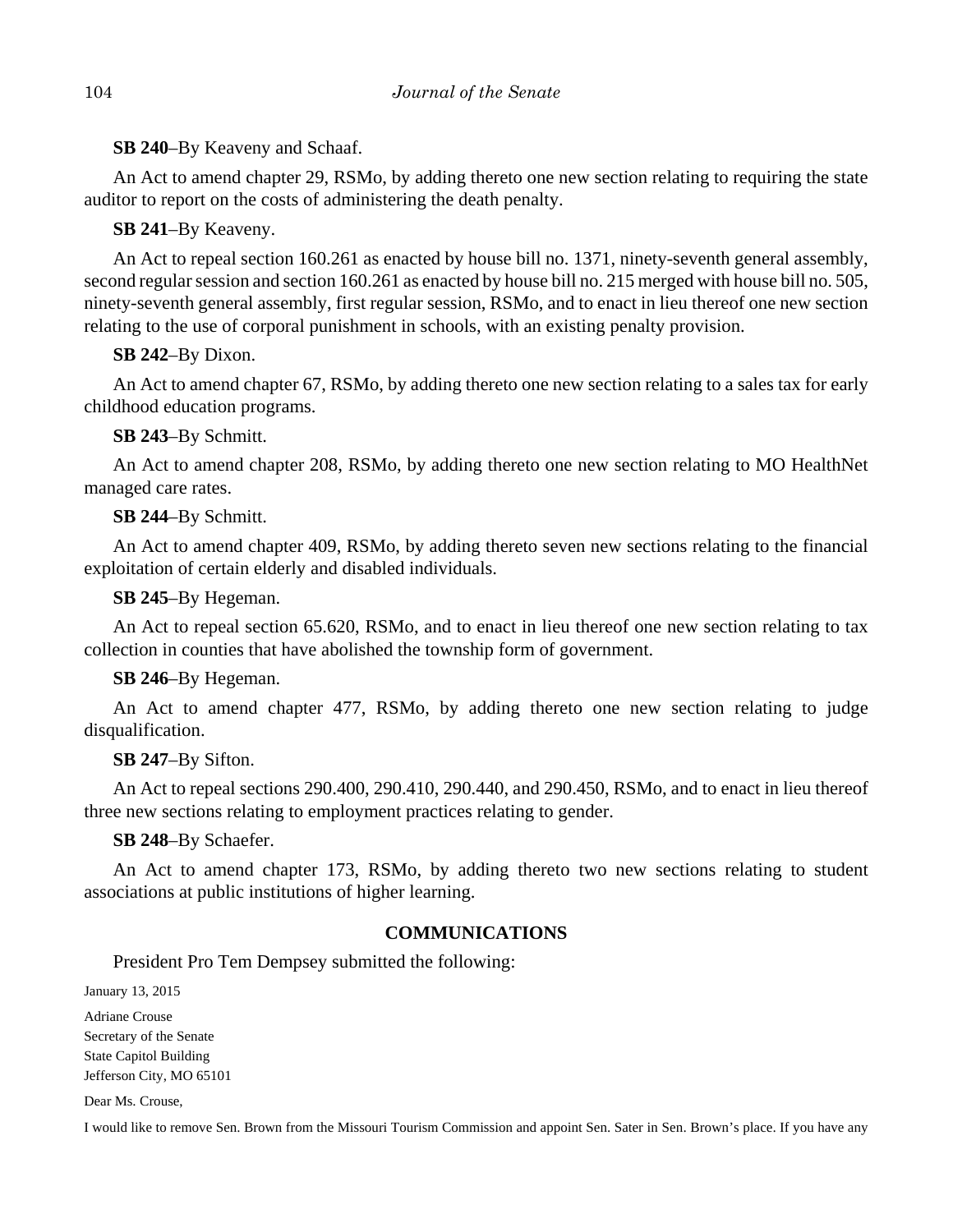questions, please don't hesitate to contact my office.

Sincerely,

 $\overline{m}$ Tom Dempsey

President Pro Tem

Also,

January 13, 2015

Adriane Crouse Secretary of the Senate State Capitol Building Jefferson City, MO 65101

Dear Ms. Crouse,

I would like to remove Sen. Pearce from the Missouri Veterans Commission and appoint Sen. Brown in Sen. Pearce's place. If you have any questions, please don't hesitate to contact my office.

Sincerely,

Tom Dempsey

President Pro Tem

#### **INTRODUCTIONS OF GUESTS**

Senator Parson introduced to the Senate, former State Senator Delbert Scott, Lowry City.

Senator Pearce introduced to the Senate, David Rogers, Warrensburg.

On motion of Senator Richard, the Senate adjourned under the rules.

# SENATE CALENDAR  $\overline{\phantom{a}}$

SIXTH DAY--THURSDAY, JANUARY 15, 2015 \_\_\_\_\_\_

#### FORMAL CALENDAR

#### SECOND READING OF SENATE BILLS

SB 21-Chappelle-Nadal SB 22-Chappelle-Nadal SB 23-Chappelle-Nadal SB 24-Sater SB 25-Sater

SB 26-Sater SB 27-Emery SB 28-Emery SB 29-Emery SB 30-Cunningham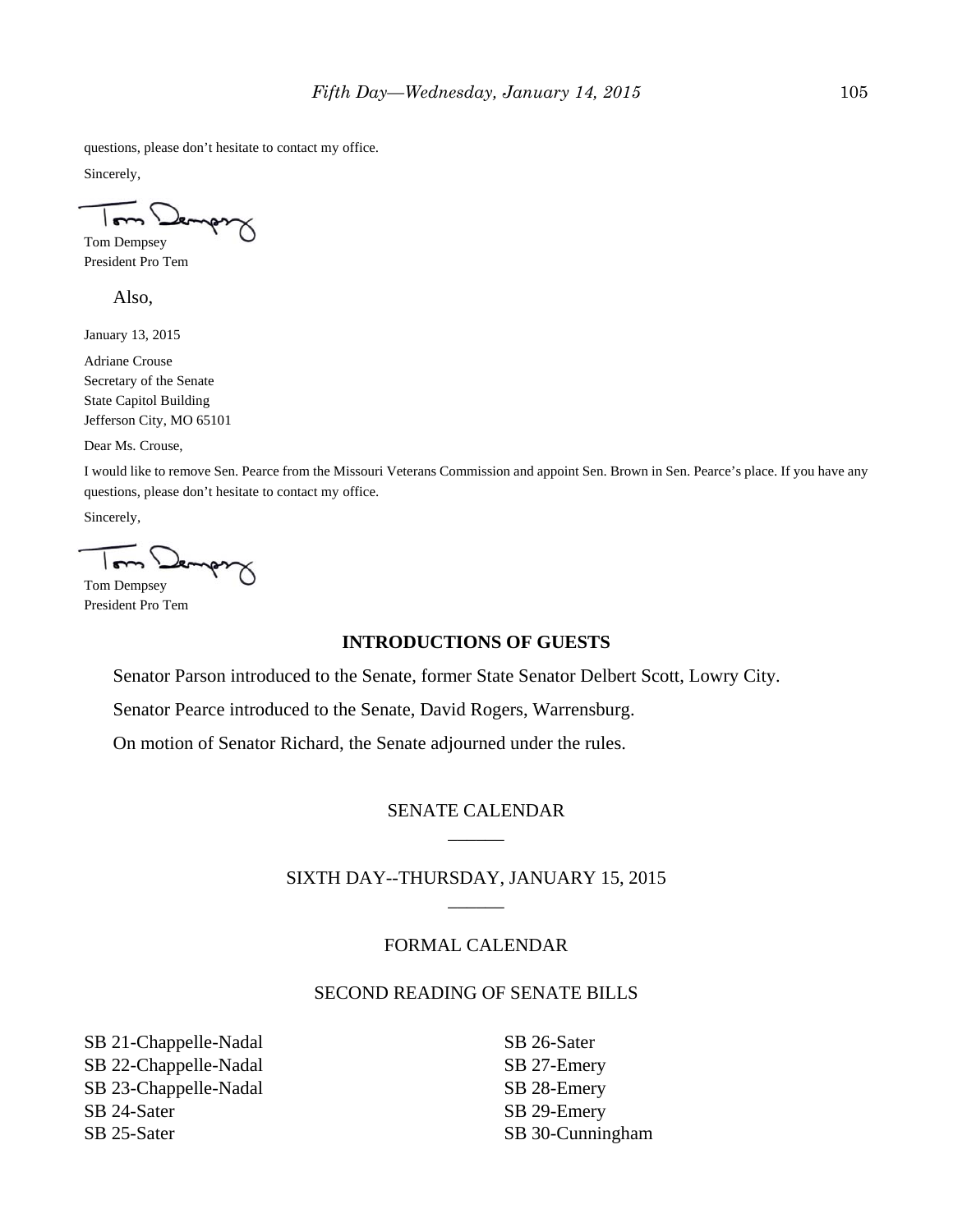SB 31-Cunningham SB 32-Cunningham SB 33-Wallingford SB 34-Wallingford SB 35-Wallingford SB 36-Romine and Schatz SB 37-Romine SB 38-Romine SB 39-LeVota SB 40-LeVota SB 41-LeVota SB 42-Nasheed SB 43-Nasheed SB 44-Nasheed SB 45-Holsman SB 46-Holsman SB 47-Holsman SB 48-Sifton SB 49-Sifton SB 50-Sifton SB 51-Onder SB 52-Schaaf SB 53-Schaaf SB 54-Munzlinger SB 55-Munzlinger SB 56-Munzlinger SB 57-Dixon SB 58-Dixon SB 59-Dixon SB 60-Chappelle-Nadal SB 61-Chappelle-Nadal SB 62-Chappelle-Nadal SB 63-Sater SB 64-Emery SB 65-Emery SB 66-Emery SB 67-Cunningham SB 68-Romine SB 69-LeVota SB 70-LeVota SB 71-LeVota SB 72-Nasheed SB 73-Holsman SB 74-Holsman

SB 75-Holsman SB 76-Sifton SB 77-Sifton SB 78-Sifton SB 79-Dixon SB 80-Dixon SB 81-Dixon SB 82-Chappelle-Nadal SB 83-Chappelle-Nadal SB 84-Chappelle-Nadal SB 86-Emery SB 87-Emery SB 88-LeVota SB 89-LeVota SB 90-LeVota SB 91-Dixon SB 92-Emery SB 93-Emery SB 94-Emery SB 95-LeVota SB 96-LeVota SB 97-LeVota SB 98-Emery SB 99-LeVota SB 100-LeVota SB 101-LeVota SB 102-LeVota SB 103-LeVota SB 104-Kraus SB 105-Kraus SB 106-Kraus SB 107-Sater SB 109-Schaefer SB 110-Schaefer SB 111-Schaaf SB 112-Dixon SB 113-Dixon SB 114-Kraus SB 115-Kraus SB 116-Kraus SB 117-Brown SB 118-Brown SB 119-Brown SB 120-Walsh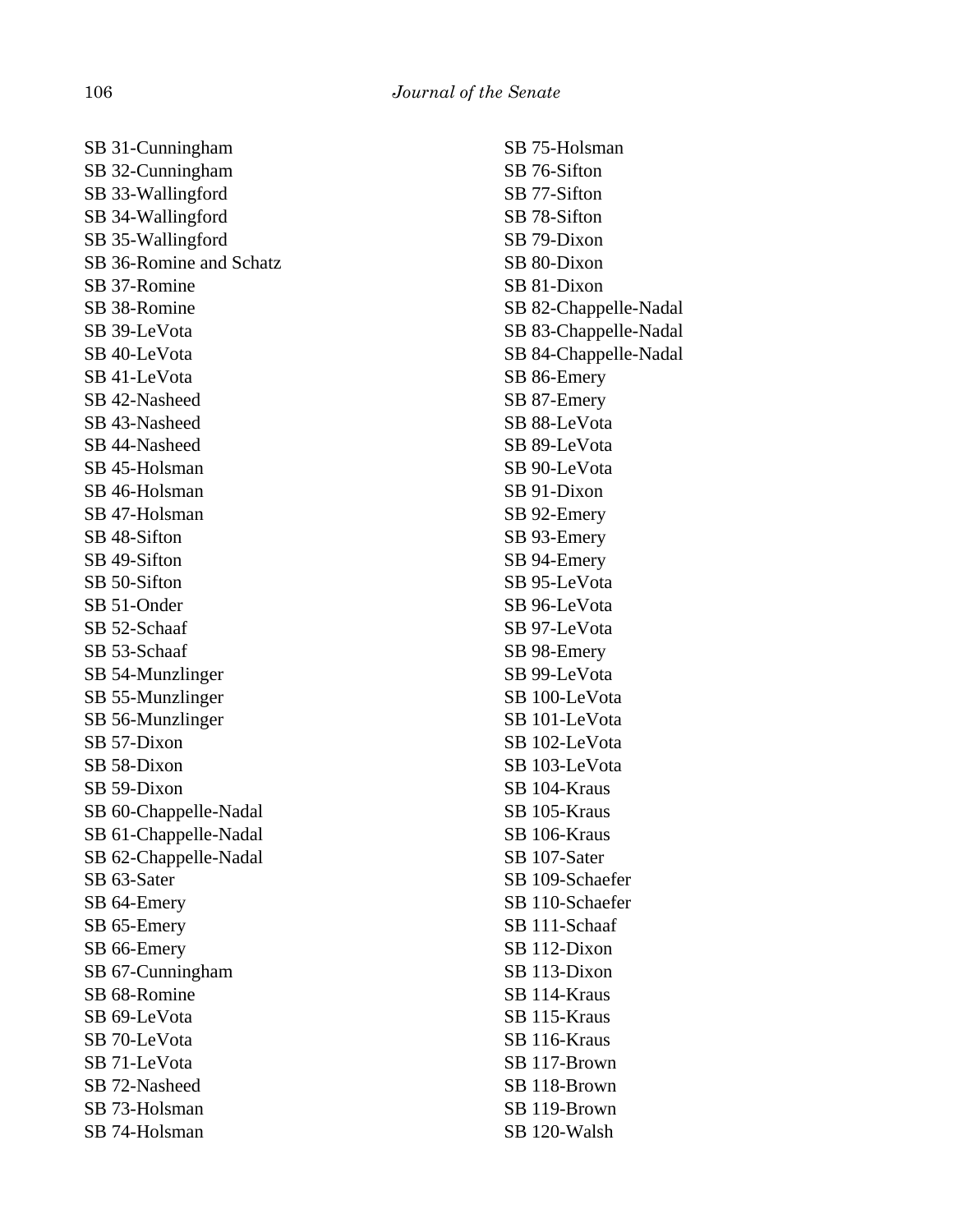SB 121-Walsh SB 122-Walsh SB 123-Schupp SB 124-Schupp SB 125-Schupp SB 126-Brown SB 127-Brown SB 128-Brown SB 129-Brown SB 130-Walsh and Schupp SB 131-Parson SB 132-Parson SB 133-Parson SB 134-Holsman SB 135-Holsman SB 136-Sifton SB 137-Parson SB 138-Parson SB 139-Parson and Kehoe SB 140-Parson SB 141-Parson SB 142-Romine SB 143-Romine SB 144-LeVota SB 145-Pearce SB 146-Pearce SB 147-Schaaf SB 148-Parson SB 149-Parson SB 150-Parson SB 151-Sater SB 152-Wallingford SB 153-Wallingford SB 154-Wallingford SB 155-Nasheed SB 156-Nasheed SB 157-Wallingford SB 158-Schaefer SB 159-Parson SB 160-Brown SB 161-Nasheed SB 162-Nasheed SB 163-Nasheed SB 164-Sifton

SB 165-Nasheed SB 166-Nasheed SB 167-Schaaf SB 168-Munzlinger SB 169-Schaaf SB 170-Kraus SB 171-Romine SB 172-Romine SB 173-Romine SB 174-Schmitt SB 175-Schmitt SB 176-Schmitt SB 177-Munzlinger SB 178-Munzlinger SB 179-Sater SB 180-Chappelle-Nadal SB 181-Curls SB 182-Curls SB 183-Curls SB 184-LeVota SB 185-LeVota SB 186-Curls SB 187-Curls SB 188-Curls SB 189-Curls SB 190-Curls SB 191-Curls SB 192-Munzlinger SB 193-LeVota SB 194-Richard and Holsman SB 195-Schmitt SB 196-Schaaf SB 197-Brown SB 198-Brown SB 199-Dixon SB 200-Dixon SB 201-Dixon SB 202-Dixon SB 203-Dixon SB 204-Parson SB 205-Parson SB 206-Parson SB 207-Pearce SB 208-Sater